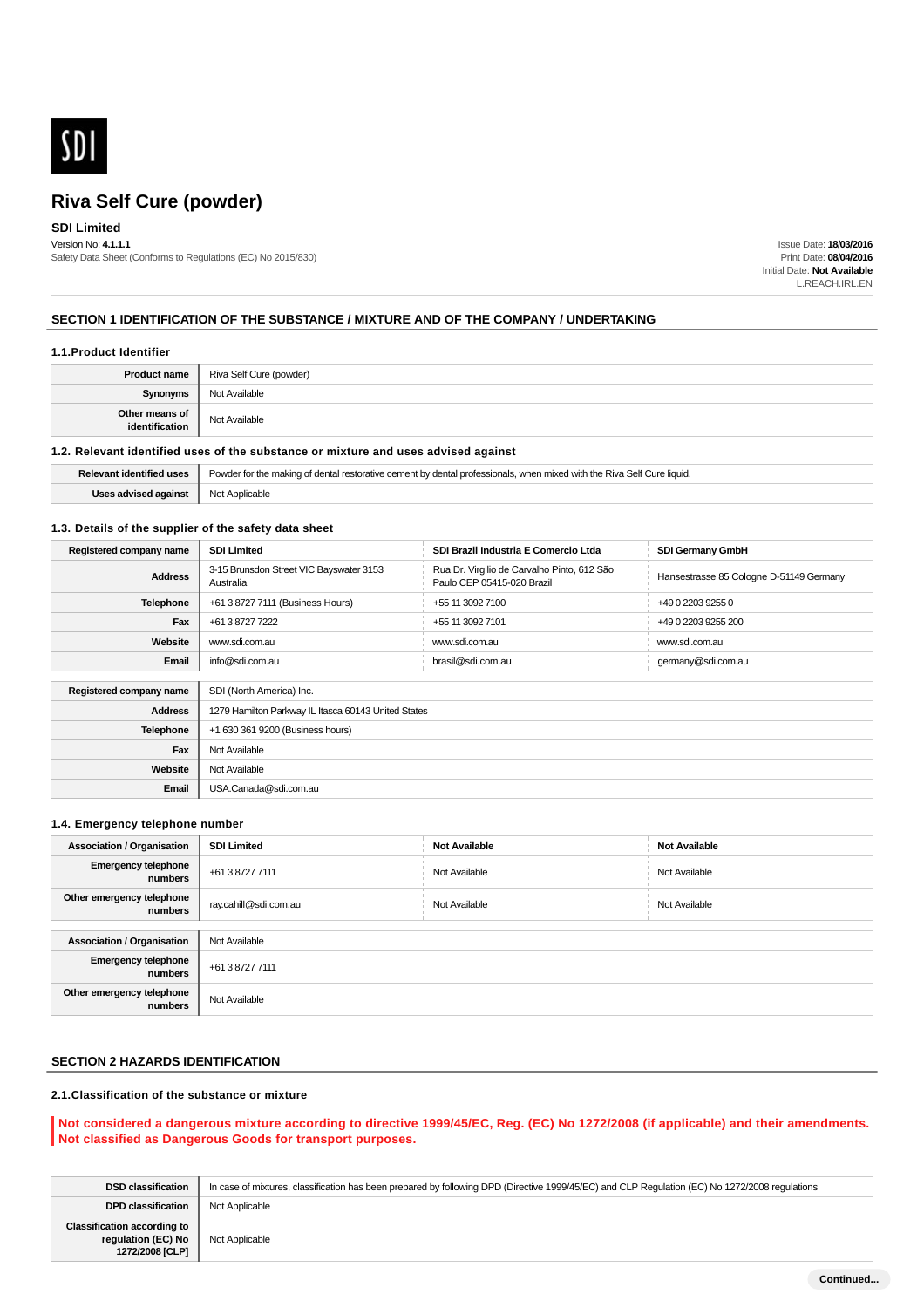#### **2.2. Label elements**

| <b>CLP label elements</b> | Not Applicable        |
|---------------------------|-----------------------|
|                           |                       |
| <b>SIGNAL WORD</b>        | <b>NOT APPLICABLE</b> |
|                           |                       |

### **Hazard statement(s)**

Not Applicable

#### **Supplementary statement(s)**

**EUH210** Safety data sheet available on request.

#### **Precautionary statement(s) Prevention**

Not Applicable

**Precautionary statement(s) Response**

#### Not Applicable

**Precautionary statement(s) Storage**

Not Applicable

#### **Precautionary statement(s) Disposal**

Not Applicable

#### **2.3. Other hazards**

Ingestion may produce health damage\*.

May produce discomfort of the eyes, respiratory tract and skin\*.

REACh - Art.57-59: The mixture does not contain Substances of Very High Concern (SVHC) at the SDS print date.

### **SECTION 3 COMPOSITION / INFORMATION ON INGREDIENTS**

#### **3.1.Substances**

See 'Composition on ingredients' in Section 3.2

#### **3.2.Mixtures**

| 1.CAS No<br>2.EC No<br>3. Index No<br><b>4.REACH No</b>                         | %[weight] | Name                                                                                                                                                                                             | <b>Classification according to</b><br>directive 67/548/EEC [DSD] | Classification according to regulation (EC) No 1272/2008 [CLP]                                                                                                                                                                              |
|---------------------------------------------------------------------------------|-----------|--------------------------------------------------------------------------------------------------------------------------------------------------------------------------------------------------|------------------------------------------------------------------|---------------------------------------------------------------------------------------------------------------------------------------------------------------------------------------------------------------------------------------------|
| 1. Not Available<br>2. Not Applicable<br>3. Not Applicable<br>4. Not Applicable | 90-95     | glass powder                                                                                                                                                                                     | Not Applicable                                                   | Not Applicable                                                                                                                                                                                                                              |
| 1.9003-01-4<br>2. Not Available<br>3. Not Available<br>4. Not Available         | $5 - 10$  | acrylic acid<br>homopolymer                                                                                                                                                                      | R36/37/38, R51/53 <sup>[1]</sup>                                 | Skin Corrosion/Irritation Category 2, Eye Irritation Category 2, Specific target organ<br>toxicity - single exposure Category 3 (respiratory tract irritation), Chronic Aquatic<br>Hazard Category 2; H315, H319, H335, H411 <sup>[1]</sup> |
| Legend:                                                                         |           | 1. Classification by vendor; 2. Classification drawn from EC Directive 67/548/EEC - Annex I ; 3. Classification drawn from EC Directive 1272/2008 - Annex VI<br>4. Classification drawn from C&L |                                                                  |                                                                                                                                                                                                                                             |

## **SECTION 4 FIRST AID MEASURES**

### **4.1. Description of first aid measures**

|                    | If skin or hair contact occurs:                                                                                                                                                                                                                                                                                                                                                                                                                                                                                                                                                                                                                                                                                                                                                                                                                                                                                                                         |
|--------------------|---------------------------------------------------------------------------------------------------------------------------------------------------------------------------------------------------------------------------------------------------------------------------------------------------------------------------------------------------------------------------------------------------------------------------------------------------------------------------------------------------------------------------------------------------------------------------------------------------------------------------------------------------------------------------------------------------------------------------------------------------------------------------------------------------------------------------------------------------------------------------------------------------------------------------------------------------------|
|                    | Flush skin and hair with running water (and soap if available).                                                                                                                                                                                                                                                                                                                                                                                                                                                                                                                                                                                                                                                                                                                                                                                                                                                                                         |
|                    | ▶ Seek medical attention in event of irritation.                                                                                                                                                                                                                                                                                                                                                                                                                                                                                                                                                                                                                                                                                                                                                                                                                                                                                                        |
| General            | If this product comes in contact with the eyes:<br>$\blacktriangleright$ Immediately hold eyelids apart and flush the eye continuously with running water.<br>Ensure complete irrigation of the eye by keeping eyelids apart and away from eye and moving the eyelids by occasionally lifting the upper and lower lids.<br>► Continue flushing until advised to stop by the Poisons Information Centre or a doctor, or for at least 15 minutes.<br>Transport to hospital or doctor without delay.<br>► Removal of contact lenses after an eye injury should only be undertaken by skilled personnel.<br>If fumes or combustion products are inhaled remove from contaminated area.<br>$\triangleright$ Seek medical attention.<br>Rinse mouth with water.<br>$\blacktriangleright$ Immediately give a glass of water.<br>First aid is not generally required. If in doubt, contact a Poisons Information Centre or a doctor.<br>Seek medical attention. |
| <b>Eye Contact</b> | If this product comes in contact with the eyes:<br>In Immediately hold eyelids apart and flush the eye continuously with running water.<br>Ensure complete irrigation of the eye by keeping eyelids apart and away from eye and moving the eyelids by occasionally lifting the upper and lower lids.<br>• Continue flushing until advised to stop by the Poisons Information Centre or a doctor, or for at least 15 minutes.<br>Transport to hospital or doctor without delay.<br>► Removal of contact lenses after an eye injury should only be undertaken by skilled personnel.                                                                                                                                                                                                                                                                                                                                                                       |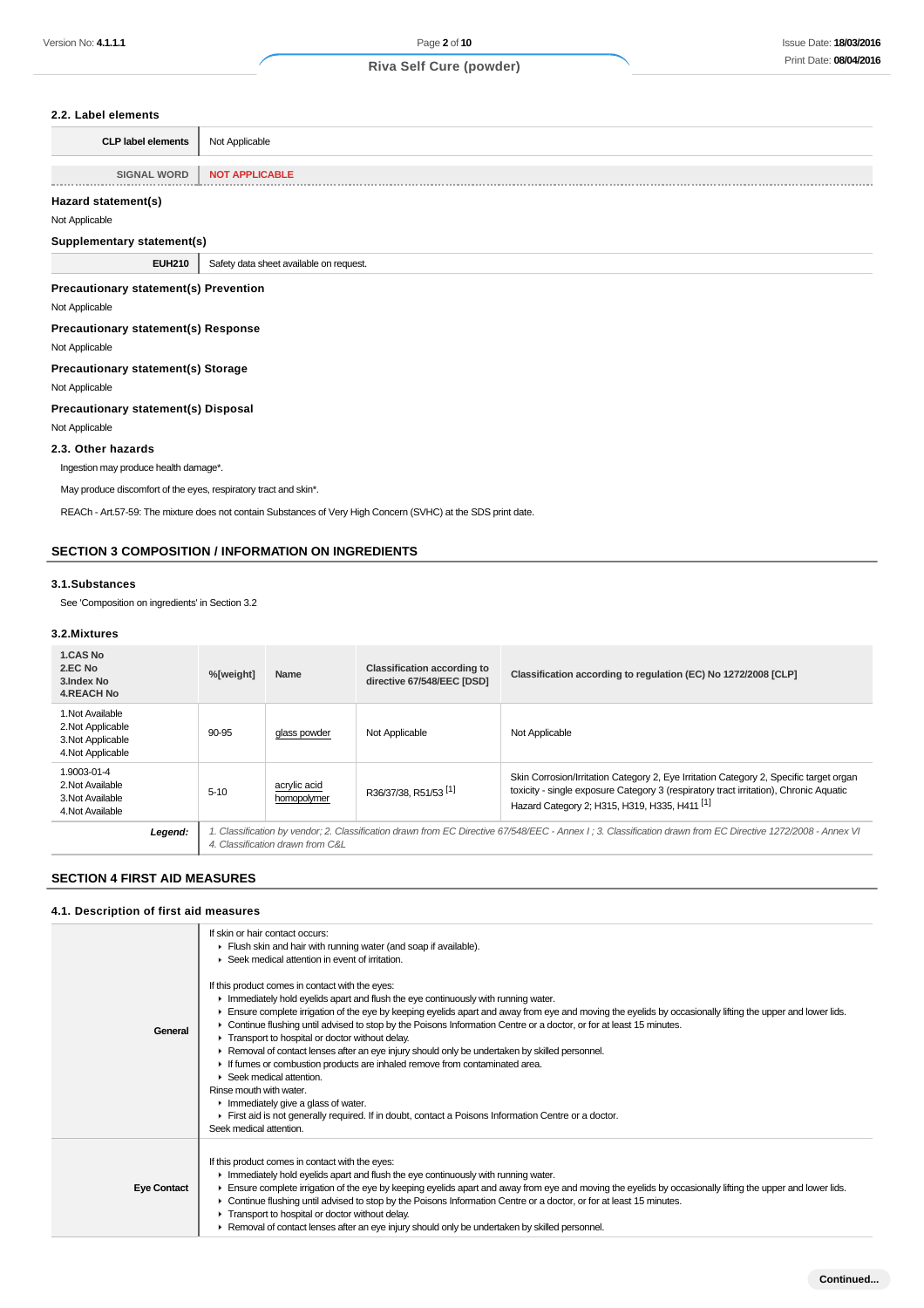| <b>Skin Contact</b> | If skin or hair contact occurs:<br>Flush skin and hair with running water (and soap if available).<br>Seek medical attention in event of irritation.                                                                  |
|---------------------|-----------------------------------------------------------------------------------------------------------------------------------------------------------------------------------------------------------------------|
| <b>Inhalation</b>   | If fumes or combustion products are inhaled remove from contaminated area.<br>▶ Seek medical attention.                                                                                                               |
| Ingestion           | Rinse mouth with water.<br>$\blacktriangleright$ Immediately give a glass of water.<br>First aid is not generally required. If in doubt, contact a Poisons Information Centre or a doctor.<br>Seek medical attention. |

#### **4.2 Most important symptoms and effects, both acute and delayed**

See Section 11

### **4.3. Indication of any immediate medical attention and special treatment needed** Treat symptomatically.

## **SECTION 5 FIREFIGHTING MEASURES**

### **5.1. Extinguishing media**

Foam is generally ineffective.

### **5.2. Special hazards arising from the substrate or mixture**

| <b>Fire Incompatibility</b>  | None known.                                                                                                                                                                                                                                                                                                                                                                                                                                                                                                                                                   |  |  |
|------------------------------|---------------------------------------------------------------------------------------------------------------------------------------------------------------------------------------------------------------------------------------------------------------------------------------------------------------------------------------------------------------------------------------------------------------------------------------------------------------------------------------------------------------------------------------------------------------|--|--|
| 5.3. Advice for firefighters |                                                                                                                                                                                                                                                                                                                                                                                                                                                                                                                                                               |  |  |
| <b>Fire Fighting</b>         | Alert Fire Brigade and tell them location and nature of hazard.<br>▶ Wear breathing apparatus plus protective gloves in the event of a fire.<br>Prevent, by any means available, spillage from entering drains or water courses.<br>▶ Use fire fighting procedures suitable for surrounding area.<br><b>DO NOT</b> approach containers suspected to be hot.<br>Cool fire exposed containers with water spray from a protected location.<br>If safe to do so, remove containers from path of fire.<br>Equipment should be thoroughly decontaminated after use. |  |  |
| <b>Fire/Explosion Hazard</b> | $\triangleright$ Non combustible.<br>• Not considered a significant fire risk, however containers may burn.<br>May emit poisonous fumes. May emit corrosive fumes. Decomposes on heating and produces; carbon monoxide (CO) carbon dioxide (CO2)                                                                                                                                                                                                                                                                                                              |  |  |

#### **SECTION 6 ACCIDENTAL RELEASE MEASURES**

#### **6.1. Personal precautions, protective equipment and emergency procedures**

See section 8

### **6.2. Environmental precautions**

See section 12

#### **6.3. Methods and material for containment and cleaning up**

| <b>Minor Spills</b> | Remove all ignition sources.<br>Clean up all spills immediately.<br>$\blacktriangleright$ Avoid contact with skin and eyes.<br>Control personal contact with the substance, by using protective equipment.<br>• Use dry clean up procedures and avoid generating dust.<br>Place in a suitable, labelled container for waste disposal.                                                                                                                                                                                                                                                                                                                                                                                        |
|---------------------|------------------------------------------------------------------------------------------------------------------------------------------------------------------------------------------------------------------------------------------------------------------------------------------------------------------------------------------------------------------------------------------------------------------------------------------------------------------------------------------------------------------------------------------------------------------------------------------------------------------------------------------------------------------------------------------------------------------------------|
| <b>Major Spills</b> | Moderate hazard.<br>CAUTION: Advise personnel in area.<br>Alert Emergency Services and tell them location and nature of hazard.<br>Control personal contact by wearing protective clothing.<br>Prevent, by any means available, spillage from entering drains or water courses.<br>Recover product wherever possible.<br>► IF DRY: Use dry clean up procedures and avoid generating dust. Collect residues and place in sealed plastic bags or other containers for disposal. IF<br>WET: Vacuum/shovel up and place in labelled containers for disposal.<br>ALWAYS: Wash area down with large amounts of water and prevent runoff into drains.<br>If contamination of drains or waterways occurs, advise Emergency Services. |

#### **6.4. Reference to other sections**

Personal Protective Equipment advice is contained in Section 8 of the SDS.

### **SECTION 7 HANDLING AND STORAGE**

#### **7.1. Precautions for safe handling**

| Safe handling | Avoid all personal contact, including inhalation.<br>► Wear protective clothing when risk of exposure occurs.<br>▶ Use in a well-ventilated area.<br>Prevent concentration in hollows and sumps.<br>DO NOT enter confined spaces until atmosphere has been checked.<br>DO NOT allow material to contact humans, exposed food or food utensils. |
|---------------|------------------------------------------------------------------------------------------------------------------------------------------------------------------------------------------------------------------------------------------------------------------------------------------------------------------------------------------------|
|               |                                                                                                                                                                                                                                                                                                                                                |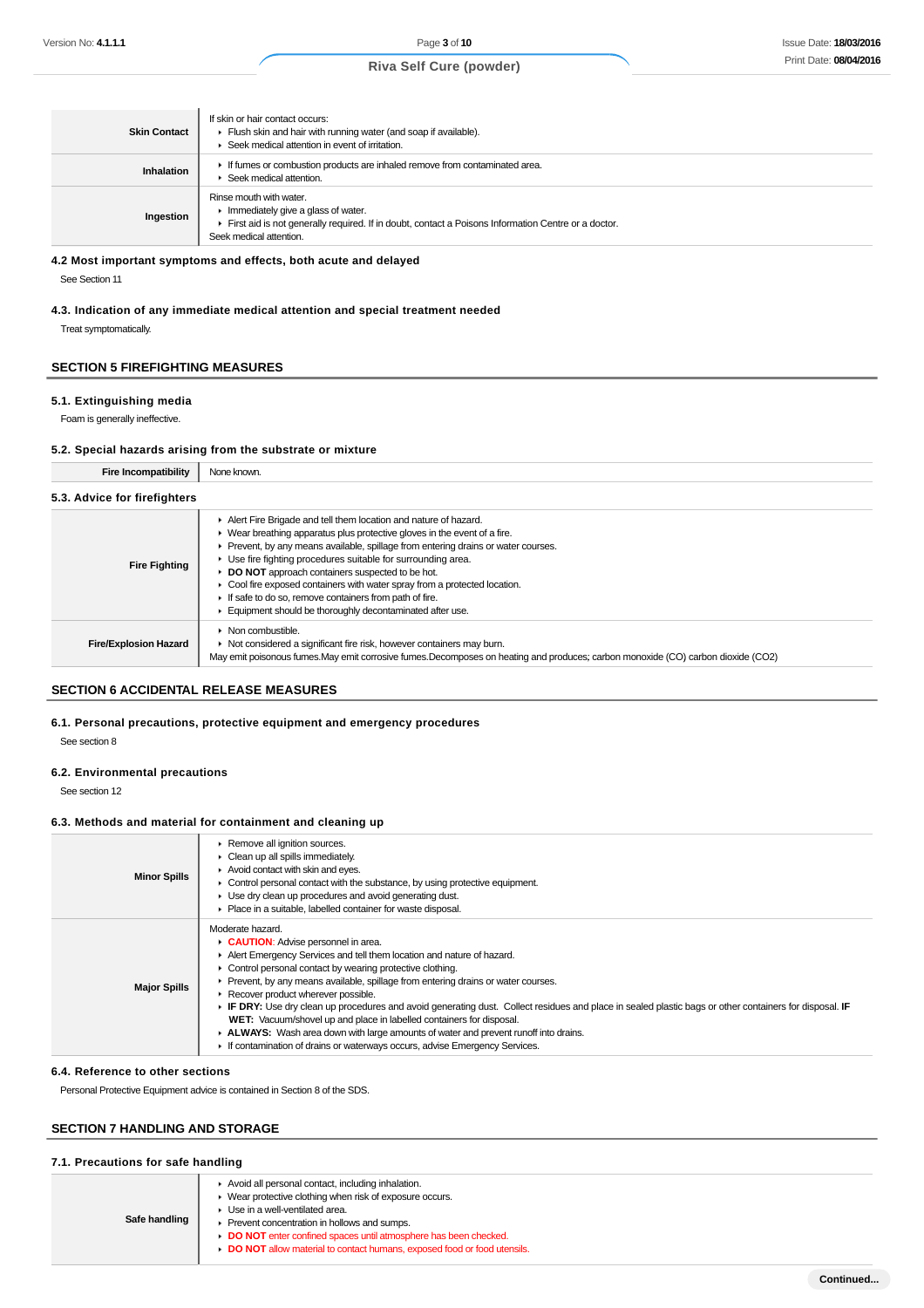|                                  | Avoid contact with incompatible materials.                                                                                      |
|----------------------------------|---------------------------------------------------------------------------------------------------------------------------------|
|                                  | • When handling, DO NOT eat, drink or smoke.                                                                                    |
|                                  | ▶ Keep containers securely sealed when not in use.                                                                              |
|                                  | Avoid physical damage to containers.                                                                                            |
|                                  | Always wash hands with soap and water after handling.                                                                           |
|                                  | • Work clothes should be laundered separately. Launder contaminated clothing before re-use.                                     |
|                                  | $\blacktriangleright$ Use good occupational work practice.                                                                      |
|                                  | Observe manufacturer's storage and handling recommendations contained within this SDS.                                          |
|                                  | Atmosphere should be reqularly checked against established exposure standards to ensure safe working conditions are maintained. |
| Fire and explosion<br>protection | See section 5                                                                                                                   |
|                                  | Store between 5 and 30 deg C.                                                                                                   |
| <b>Other information</b>         | Store in a dry and well ventilated-area, away from heat and sunlight.                                                           |
|                                  | Do not store in direct sunlight.                                                                                                |
|                                  | 7.2. Conditions for safe storage, including any incompatibilities                                                               |
| Suitable container               | DO NOT repack. Use containers supplied by manufacturer only.                                                                    |

Check that containers are clearly labelled and free from leaks

**Storage incompatibility**  $\parallel$   $\rightarrow$  Avoid strong acids, acid chlorides, acid anhydrides and chloroformates.

# **7.3. Specific end use(s)**

See section 1.2

# **SECTION 8 EXPOSURE CONTROLS / PERSONAL PROTECTION**

#### **8.1. Control parameters**

# **DERIVED NO EFFECT LEVEL (DNEL)**

Not Available

### **PREDICTED NO EFFECT LEVEL (PNEC)**

Not Available

### **OCCUPATIONAL EXPOSURE LIMITS (OEL)**

### **INGREDIENT DATA**

| Source               |   | name | $\overline{\phantom{a}}$<br><b>VVM</b><br>. | <b>---</b> | Peak | <b>Notes</b>          |
|----------------------|---|------|---------------------------------------------|------------|------|-----------------------|
| ி∩†<br>$\cdots$<br>. | . | .    | .                                           |            | .    | <b>N<sub>IC</sub></b> |

#### **EMERGENCY LIMITS**

| EMERGENCI LIMITO              |                                                   |               |                      |          |           |
|-------------------------------|---------------------------------------------------|---------------|----------------------|----------|-----------|
| Ingredient                    | <b>Material name</b>                              |               | TEEL-1               | TEEL-2   | TEEL-3    |
| acrylic acid homopolymer      | Acrylic acid polymers; (Acrylic polymer or resin) |               | $7.5 \text{ mg/m}$ 3 | 83 mg/m3 | 500 mg/m3 |
|                               |                                                   |               |                      |          |           |
| Ingredient                    | <b>Original IDLH</b>                              |               | <b>Revised IDLH</b>  |          |           |
| Not Available<br>glass powder |                                                   | Not Available |                      |          |           |
| acrylic acid homopolymer      | Not Available                                     |               | Not Available        |          |           |

#### **MATERIAL DATA**

#### **8.2. Exposure controls**

| 8.2.1. Appropriate<br>engineering controls | Engineering controls are used to remove a hazard or place a barrier between the worker and the hazard. Well-designed engineering controls can be highly<br>effective in protecting workers and will typically be independent of worker interactions to provide this high level of protection.<br>The basic types of engineering controls are:<br>Process controls which involve changing the way a job activity or process is done to reduce the risk.<br>Enclosure and/or isolation of emission source which keeps a selected hazard "physically" away from the worker and ventilation that strategically "adds" and<br>"removes" air in the work environment. Ventilation can remove or dilute an air contaminant if designed properly. The design of a ventilation system must match<br>the particular process and chemical or contaminant in use.<br>Employers may need to use multiple types of controls to prevent employee overexposure.<br>▶ Local exhaust ventilation is required where solids are handled as powders or crystals; even when particulates are relatively large, a certain proportion will be<br>powdered by mutual friction.<br>• If in spite of local exhaust an adverse concentration of the substance in air could occur, respiratory protection should be considered.<br>Such protection might consist of:<br>(a): particle dust respirators, if necessary, combined with an absorption cartridge;<br>(b): filter respirators with absorption cartridge or canister of the right type;<br>(c): fresh-air hoods or masks.<br>Air contaminants generated in the workplace possess varying "escape" velocities which, in turn, determine the "capture velocities" of fresh circulating air<br>required to effectively remove the contaminant. |                        |            |  |  |
|--------------------------------------------|-------------------------------------------------------------------------------------------------------------------------------------------------------------------------------------------------------------------------------------------------------------------------------------------------------------------------------------------------------------------------------------------------------------------------------------------------------------------------------------------------------------------------------------------------------------------------------------------------------------------------------------------------------------------------------------------------------------------------------------------------------------------------------------------------------------------------------------------------------------------------------------------------------------------------------------------------------------------------------------------------------------------------------------------------------------------------------------------------------------------------------------------------------------------------------------------------------------------------------------------------------------------------------------------------------------------------------------------------------------------------------------------------------------------------------------------------------------------------------------------------------------------------------------------------------------------------------------------------------------------------------------------------------------------------------------------------------------------------------------------------------------------------|------------------------|------------|--|--|
|                                            | <b>Type of Contaminant:</b>                                                                                                                                                                                                                                                                                                                                                                                                                                                                                                                                                                                                                                                                                                                                                                                                                                                                                                                                                                                                                                                                                                                                                                                                                                                                                                                                                                                                                                                                                                                                                                                                                                                                                                                                             |                        | Air Speed: |  |  |
|                                            | direct spray, spray painting in shallow booths, drum filling, conveyer loading, crusher dusts, gas discharge (active generation<br>1-2.5 m/s (200-500<br>into zone of rapid air motion)<br>$f/min.$ )                                                                                                                                                                                                                                                                                                                                                                                                                                                                                                                                                                                                                                                                                                                                                                                                                                                                                                                                                                                                                                                                                                                                                                                                                                                                                                                                                                                                                                                                                                                                                                   |                        |            |  |  |
|                                            | grinding, abrasive blasting, tumbling, high speed wheel generated dusts (released at high initial velocity into zone of very high<br>2.5-10 m/s (500-2000<br>$f/min.$ )<br>rapid air motion).                                                                                                                                                                                                                                                                                                                                                                                                                                                                                                                                                                                                                                                                                                                                                                                                                                                                                                                                                                                                                                                                                                                                                                                                                                                                                                                                                                                                                                                                                                                                                                           |                        |            |  |  |
|                                            |                                                                                                                                                                                                                                                                                                                                                                                                                                                                                                                                                                                                                                                                                                                                                                                                                                                                                                                                                                                                                                                                                                                                                                                                                                                                                                                                                                                                                                                                                                                                                                                                                                                                                                                                                                         |                        |            |  |  |
|                                            | Within each range the appropriate value depends on:                                                                                                                                                                                                                                                                                                                                                                                                                                                                                                                                                                                                                                                                                                                                                                                                                                                                                                                                                                                                                                                                                                                                                                                                                                                                                                                                                                                                                                                                                                                                                                                                                                                                                                                     |                        |            |  |  |
|                                            | Lower end of the range                                                                                                                                                                                                                                                                                                                                                                                                                                                                                                                                                                                                                                                                                                                                                                                                                                                                                                                                                                                                                                                                                                                                                                                                                                                                                                                                                                                                                                                                                                                                                                                                                                                                                                                                                  | Upper end of the range |            |  |  |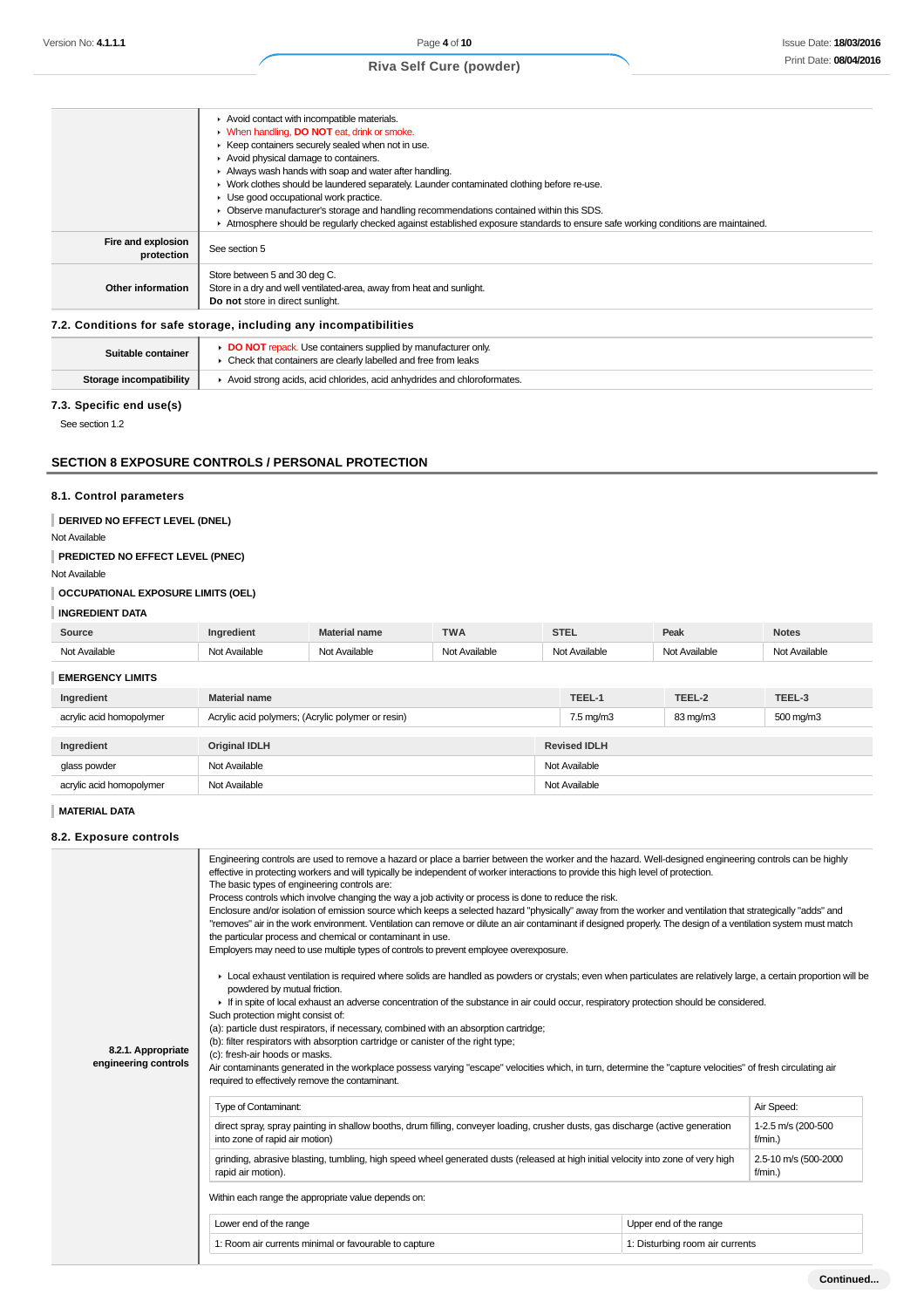$\mathbf{L}$ 

## **Riva Self Cure (powder)**

|                            | 2: Contaminants of low toxicity or of nuisance value only.                                                                                                                                                                                                                                                                                                                                                                                                                                                                                                                                                                                                                                                                                                                                                                                                                        | 2: Contaminants of high toxicity |  |  |  |
|----------------------------|-----------------------------------------------------------------------------------------------------------------------------------------------------------------------------------------------------------------------------------------------------------------------------------------------------------------------------------------------------------------------------------------------------------------------------------------------------------------------------------------------------------------------------------------------------------------------------------------------------------------------------------------------------------------------------------------------------------------------------------------------------------------------------------------------------------------------------------------------------------------------------------|----------------------------------|--|--|--|
|                            | 3: Intermittent, low production.                                                                                                                                                                                                                                                                                                                                                                                                                                                                                                                                                                                                                                                                                                                                                                                                                                                  | 3: High production, heavy use    |  |  |  |
|                            | 4: Large hood or large air mass in motion                                                                                                                                                                                                                                                                                                                                                                                                                                                                                                                                                                                                                                                                                                                                                                                                                                         | 4: Small hood-local control only |  |  |  |
|                            | Simple theory shows that air velocity falls rapidly with distance away from the opening of a simple extraction pipe. Velocity generally decreases with the square<br>of distance from the extraction point (in simple cases). Therefore the air speed at the extraction point should be adjusted, accordingly, after reference to<br>distance from the contaminating source. The air velocity at the extraction fan, for example, should be a minimum of 4-10 m/s (800-2000 f/min) for extraction of<br>crusher dusts generated 2 metres distant from the extraction point. Other mechanical considerations, producing performance deficits within the extraction<br>apparatus, make it essential that theoretical air velocities are multiplied by factors of 10 or more when extraction systems are installed or used.                                                          |                                  |  |  |  |
| 8.2.2. Personal protection |                                                                                                                                                                                                                                                                                                                                                                                                                                                                                                                                                                                                                                                                                                                                                                                                                                                                                   |                                  |  |  |  |
| Eye and face protection    | Safety glasses with side shields.<br>Chemical goggles.<br>• Contact lenses may pose a special hazard; soft contact lenses may absorb and concentrate irritants. A written policy document, describing the wearing of<br>lenses or restrictions on use, should be created for each workplace or task. This should include a review of lens absorption and adsorption for the class of<br>chemicals in use and an account of injury experience. Medical and first-aid personnel should be trained in their removal and suitable equipment should be<br>readily available. In the event of chemical exposure, begin eye irrigation immediately and remove contact lens as soon as practicable. Lens should be removed<br>at the first signs of eye redness or irritation - lens should be removed in a clean environment only after workers have washed hands thoroughly. [CDC NIOSH |                                  |  |  |  |
|                            | Current Intelligence Bulletin 59], [AS/NZS 1336 or national equivalent]                                                                                                                                                                                                                                                                                                                                                                                                                                                                                                                                                                                                                                                                                                                                                                                                           |                                  |  |  |  |
| <b>Skin protection</b>     | See Hand protection below                                                                                                                                                                                                                                                                                                                                                                                                                                                                                                                                                                                                                                                                                                                                                                                                                                                         |                                  |  |  |  |
| Hands/feet protection      | ▶ Wear chemical protective gloves, e.g. PVC.<br>▶ Wear safety footwear or safety gumboots, e.g. Rubber<br>Rubber Gloves                                                                                                                                                                                                                                                                                                                                                                                                                                                                                                                                                                                                                                                                                                                                                           |                                  |  |  |  |
| <b>Body protection</b>     | See Other protection below                                                                                                                                                                                                                                                                                                                                                                                                                                                                                                                                                                                                                                                                                                                                                                                                                                                        |                                  |  |  |  |
| Other protection           | • Overalls.<br>P.V.C. apron.<br>Barrier cream.<br>Skin cleansing cream.<br>$\blacktriangleright$ Eye wash unit.                                                                                                                                                                                                                                                                                                                                                                                                                                                                                                                                                                                                                                                                                                                                                                   |                                  |  |  |  |

### **Respiratory protection**

Particulate. (AS/NZS 1716 & 1715, EN 143:000 & 149:001, ANSI Z88 or national equivalent)

| <b>Required Minimum Protection Factor</b> | <b>Half-Face Respirator</b> | <b>Full-Face Respirator</b> | <b>Powered Air Respirator</b> |
|-------------------------------------------|-----------------------------|-----------------------------|-------------------------------|
| up to $10 \times ES$                      | P <sub>1</sub><br>Air-line* |                             | PAPR-P1                       |
| up to $50 \times ES$                      | Air-line**                  | P <sub>2</sub>              | PAPR-P2                       |
| up to $100 \times ES$                     |                             | P <sub>3</sub>              |                               |
|                                           |                             | Air-line*                   |                               |
| $100 + x ES$                              |                             | Air-line**                  | PAPR-P3                       |

\* - Negative pressure demand \*\* - Continuous flow

A(All classes) = Organic vapours, B AUS or B1 = Acid gasses, B2 = Acid gas or hydrogen cyanide(HCN), B3 = Acid gas or hydrogen cyanide(HCN), E = Sulfur dioxide(SO2), G = Agricultural chemicals, K = Ammonia(NH3), Hg = Mercury, NO = Oxides of nitrogen, MB = Methyl bromide, AX = Low boiling point organic compounds(below 65 degC)

#### **8.2.3. Environmental exposure controls**

See section 12

## **SECTION 9 PHYSICAL AND CHEMICAL PROPERTIES**

### **9.1. Information on basic physical and chemical properties**

| Appearance |  | Fine white powder, insoluble in water. |
|------------|--|----------------------------------------|
|------------|--|----------------------------------------|

| <b>Physical state</b>                           | <b>Divided Solid</b> | Relative density (Water = 1)                      | Not Available  |
|-------------------------------------------------|----------------------|---------------------------------------------------|----------------|
| Odour                                           | Not Available        | <b>Partition coefficient</b><br>n-octanol / water | Not Available  |
| Odour threshold                                 | Not Available        | Auto-ignition temperature<br>$(^{\circ}C)$        | Not Available  |
| pH (as supplied)                                | Not Available        | Decomposition<br>temperature                      | Not Available  |
| Melting point / freezing<br>point $(^{\circ}C)$ | Not Available        | Viscosity (cSt)                                   | Not Available  |
| Initial boiling point and<br>boiling range (°C) | Not Available        | Molecular weight (g/mol)                          | Not Applicable |
| Flash point (°C)                                | Not Available        | <b>Taste</b>                                      | Not Available  |
| <b>Evaporation rate</b>                         | Not Available        | <b>Explosive properties</b>                       | Not Available  |
| Flammability                                    | Not Available        | <b>Oxidising properties</b>                       | Not Available  |
|                                                 |                      |                                                   |                |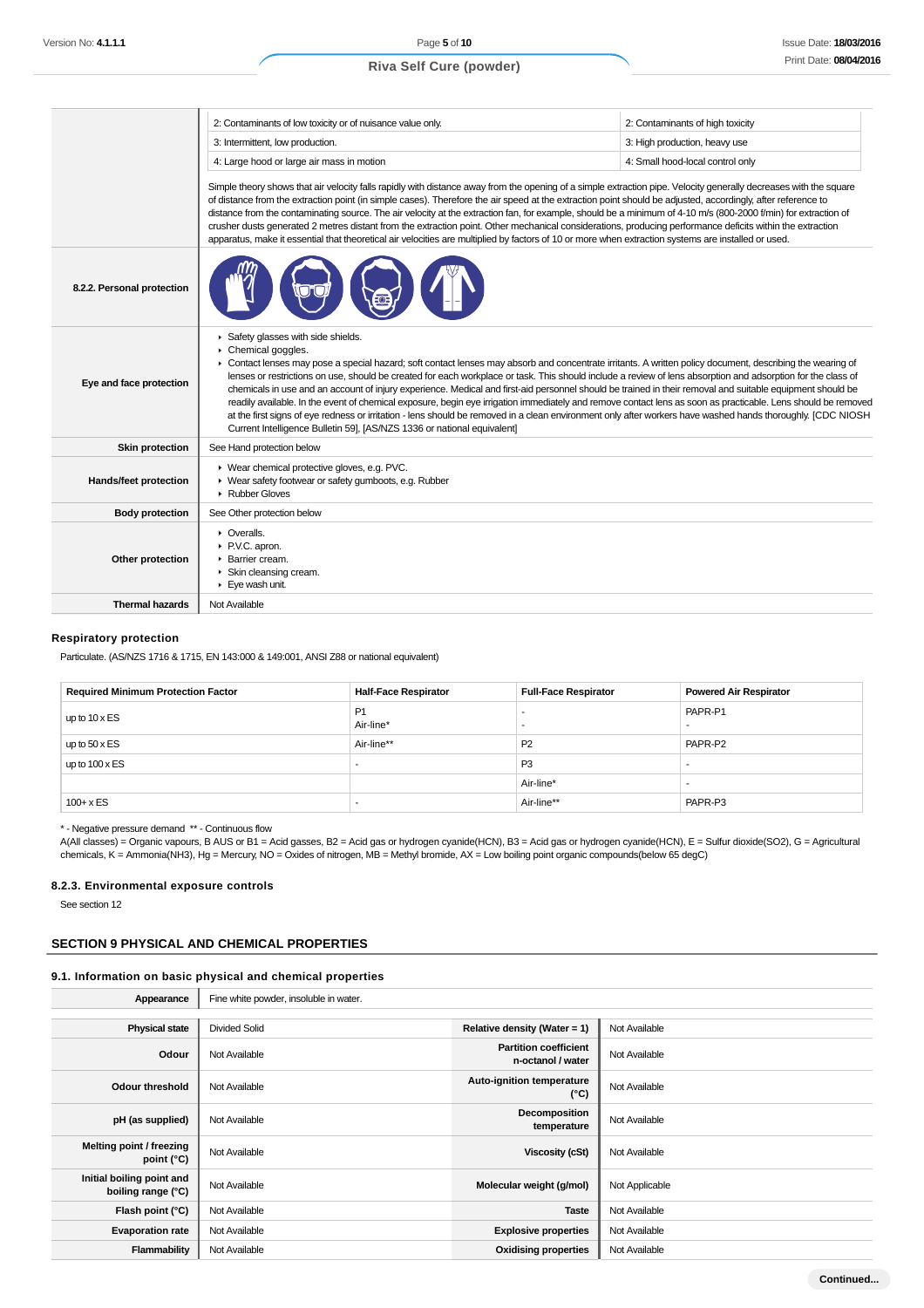| Upper Explosive Limit (%)   | Not Available | Surface Tension (dyn/cm or<br>mN/m | Not Applicable |
|-----------------------------|---------------|------------------------------------|----------------|
| Lower Explosive Limit (%)   | Not Available | <b>Volatile Component (%vol)</b>   | Not Available  |
| Vapour pressure (kPa)       | Not Available | Gas group                          | Not Available  |
| Solubility in water (g/L)   | Immiscible    | pH as a solution (1%)              | Not Available  |
| Vapour density (Air = $1$ ) | Not Available | VOC g/L                            | Not Available  |

#### **9.2. Other information**

Not Available

#### **SECTION 10 STABILITY AND REACTIVITY**

| 10.1. Reactivity                            | See section 7.2                                                                                                                    |
|---------------------------------------------|------------------------------------------------------------------------------------------------------------------------------------|
| 10.2. Chemical stability                    | Unstable in the presence of incompatible materials.<br>▶ Product is considered stable.<br>Hazardous polymerisation will not occur. |
| 10.3. Possibility of<br>hazardous reactions | See section 7.2                                                                                                                    |
| 10.4. Conditions to avoid                   | See section 7.2                                                                                                                    |
| 10.5. Incompatible materials                | See section 7.2                                                                                                                    |
| 10.6. Hazardous<br>decomposition products   | See section 5.3                                                                                                                    |

# **SECTION 11 TOXICOLOGICAL INFORMATION**

#### **11.1. Information on toxicological effects**

| Inhaled                  | Limited evidence or practical experience suggests that the material may produce irritation of the respiratory system, in a significant number of individuals,<br>following inhalation. In contrast to most organs, the lung is able to respond to a chemical insult by first removing or neutralising the irritant and then repairing<br>the damage. The repair process, which initially evolved to protect mammalian lungs from foreign matter and antigens, may however, produce further lung<br>damage resulting in the impairment of gas exchange, the primary function of the lungs. Respiratory tract irritation often results in an inflammatory response<br>involving the recruitment and activation of many cell types, mainly derived from the vascular system.<br>Persons with impaired respiratory function, airway diseases and conditions such as emphysema or chronic bronchitis, may incur further disability if excessive<br>concentrations of particulate are inhaled.<br>If prior damage to the circulatory or nervous systems has occurred or if kidney damage has been sustained, proper screenings should be conducted on<br>individuals who may be exposed to further risk if handling and use of the material result<br>in excessive exposures. |                                                                                                                                                       |  |
|--------------------------|-------------------------------------------------------------------------------------------------------------------------------------------------------------------------------------------------------------------------------------------------------------------------------------------------------------------------------------------------------------------------------------------------------------------------------------------------------------------------------------------------------------------------------------------------------------------------------------------------------------------------------------------------------------------------------------------------------------------------------------------------------------------------------------------------------------------------------------------------------------------------------------------------------------------------------------------------------------------------------------------------------------------------------------------------------------------------------------------------------------------------------------------------------------------------------------------------------------------------------------------------------------------------|-------------------------------------------------------------------------------------------------------------------------------------------------------|--|
| Ingestion                | Accidental ingestion of the material may be damaging to the health of the individual.                                                                                                                                                                                                                                                                                                                                                                                                                                                                                                                                                                                                                                                                                                                                                                                                                                                                                                                                                                                                                                                                                                                                                                                   |                                                                                                                                                       |  |
| <b>Skin Contact</b>      | Limited evidence exists, or practical experience predicts, that the material either produces inflammation of the skin in a substantial number of individuals<br>following direct contact, and/or produces significant inflammation when applied to the healthy intact skin of animals, for up to four hours, such inflammation<br>being present twenty-four hours or more after the end of the exposure period. Skin irritation may also be present after prolonged or repeated exposure; this may<br>result in a form of contact dermatitis (nonallergic). The dermatitis is often characterised by skin redness (erythema) and swelling (oedema) which may<br>progress to blistering (vesiculation), scaling and thickening of the epidermis. At the microscopic level there may be intercellular oedema of the spongy layer of<br>the skin (spongiosis) and intracellular oedema of the epidermis.<br>Open cuts, abraded or irritated skin should not be exposed to this material<br>Entry into the blood-stream through, for example, cuts, abrasions, puncture wounds or lesions, may produce systemic injury with harmful effects. Examine the<br>skin prior to the use of the material and ensure that any external damage is suitably protected.                |                                                                                                                                                       |  |
| Eye                      | Limited evidence exists, or practical experience suggests, that the material may cause eye irritation in a substantial number of individuals and/or is expected to<br>produce significant ocular lesions which are present twenty-four hours or more after instillation into the eye(s) of experimental animals. Repeated or prolonged<br>eye contact may cause inflammation characterised by temporary redness (similar to windburn) of the conjunctiva (conjunctivitis); temporary impairment of vision<br>and/or other transient eye damage/ulceration may occur.                                                                                                                                                                                                                                                                                                                                                                                                                                                                                                                                                                                                                                                                                                    |                                                                                                                                                       |  |
| Chronic                  | Long-term exposure to the product is not thought to produce chronic effects adverse to health (as classified by EC Directives using animal models);<br>nevertheless exposure by all routes should be minimised as a matter of course.<br>Long term exposure to high dust concentrations may cause changes in lung function (i.e. pneumoconiosis) caused by particles less than 0.5 micron<br>penetrating and remaining in the lung. A prime symptom is breathlessness. Lung shadows show on X-ray.                                                                                                                                                                                                                                                                                                                                                                                                                                                                                                                                                                                                                                                                                                                                                                      |                                                                                                                                                       |  |
|                          | <b>TOXICITY</b>                                                                                                                                                                                                                                                                                                                                                                                                                                                                                                                                                                                                                                                                                                                                                                                                                                                                                                                                                                                                                                                                                                                                                                                                                                                         | <b>IRRITATION</b>                                                                                                                                     |  |
| Riva Self Cure (powder)  | Not Available                                                                                                                                                                                                                                                                                                                                                                                                                                                                                                                                                                                                                                                                                                                                                                                                                                                                                                                                                                                                                                                                                                                                                                                                                                                           | Not Available                                                                                                                                         |  |
| glass powder             | <b>TOXICITY</b><br>Not Available                                                                                                                                                                                                                                                                                                                                                                                                                                                                                                                                                                                                                                                                                                                                                                                                                                                                                                                                                                                                                                                                                                                                                                                                                                        | <b>IRRITATION</b><br>Not Available                                                                                                                    |  |
| acrylic acid homopolymer | <b>TOXICITY</b><br>Oral (rat) LD50: 2500 mg/kgd <sup>[2]</sup>                                                                                                                                                                                                                                                                                                                                                                                                                                                                                                                                                                                                                                                                                                                                                                                                                                                                                                                                                                                                                                                                                                                                                                                                          | <b>IRRITATION</b><br>Nil reported                                                                                                                     |  |
| Legend:                  | extracted from RTECS - Register of Toxic Effect of chemical Substances                                                                                                                                                                                                                                                                                                                                                                                                                                                                                                                                                                                                                                                                                                                                                                                                                                                                                                                                                                                                                                                                                                                                                                                                  | 1. Value obtained from Europe ECHA Registered Substances - Acute toxicity 2.* Value obtained from manufacturer's SDS. Unless otherwise specified data |  |

Asthma-like symptoms may continue for months or even years after exposure to the material ceases. This may be due to a non-allergenic condition known as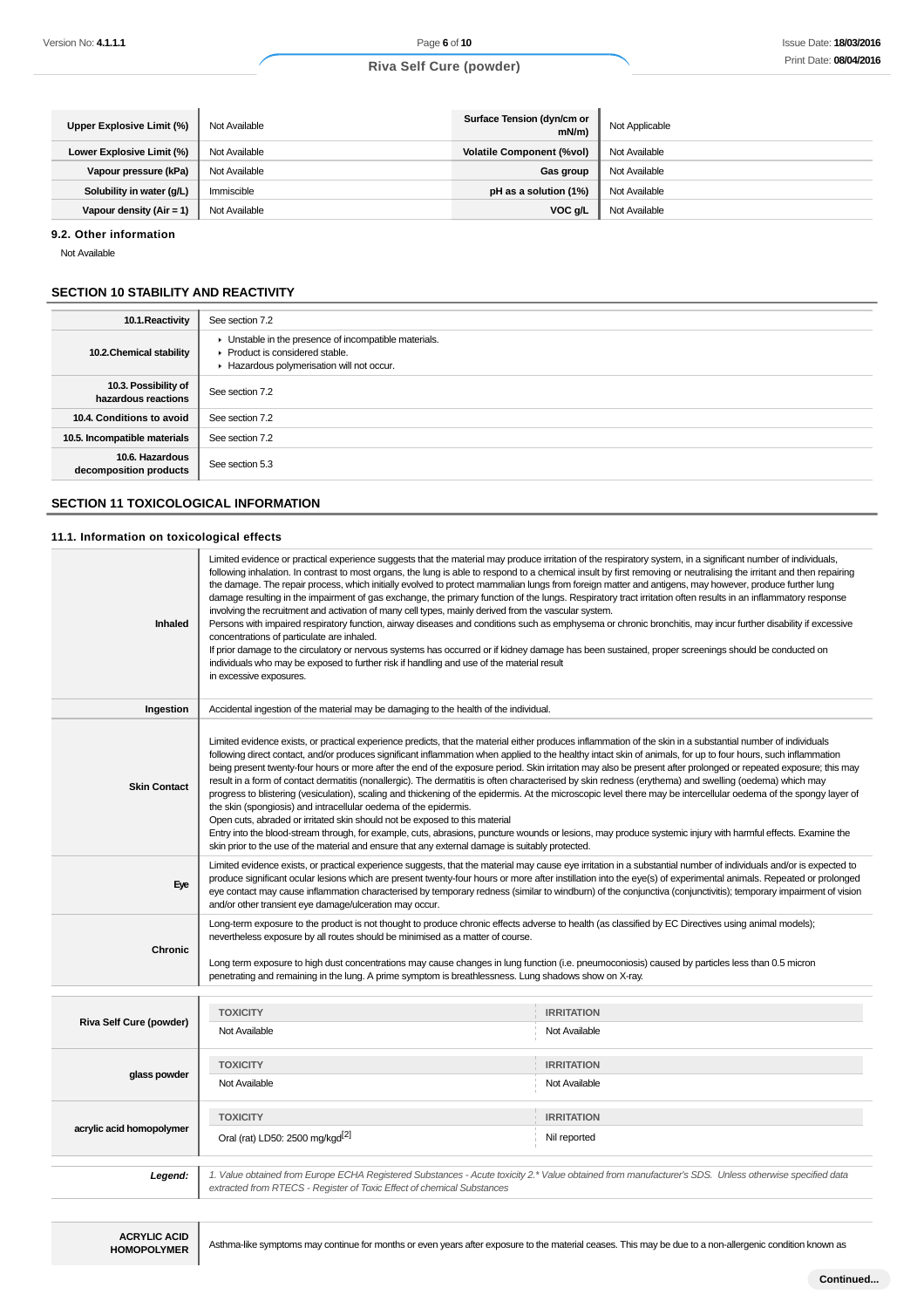|                                             | RADS include the absence of preceding respiratory disease, in a non-atopic individual, with abrupt onset of persistent asthma-like symptoms within minutes to<br>hours of a documented exposure to the irritant. A reversible airflow pattern, on spirometry, with the presence of moderate to severe bronchial hyperreactivity on<br>methacholine challenge testing and the lack of minimal lymphocytic inflammation, without eosinophilia, have also been included in the criteria for diagnosis of<br>RADS. RADS (or asthma) following an irritating inhalation is an infrequent disorder with rates related to the concentration of and duration of exposure to the<br>irritating substance. Industrial bronchitis, on the other hand, is a disorder that occurs as result of exposure due to high concentrations of irritating substance<br>(often particulate in nature) and is completely reversible after exposure ceases. The disorder is characterised by dyspnea, cough and mucus production.<br>The substance is classified by IARC as Group 3:<br>NOT classifiable as to its carcinogenicity to humans.<br>Evidence of carcinogenicity may be inadequate or limited in animal testing. |                                 | reactive airways dysfunction syndrome (RADS) which can occur following exposure to high levels of highly irritating compound. Key criteria for the diagnosis of    |
|---------------------------------------------|-----------------------------------------------------------------------------------------------------------------------------------------------------------------------------------------------------------------------------------------------------------------------------------------------------------------------------------------------------------------------------------------------------------------------------------------------------------------------------------------------------------------------------------------------------------------------------------------------------------------------------------------------------------------------------------------------------------------------------------------------------------------------------------------------------------------------------------------------------------------------------------------------------------------------------------------------------------------------------------------------------------------------------------------------------------------------------------------------------------------------------------------------------------------------------------------------------|---------------------------------|--------------------------------------------------------------------------------------------------------------------------------------------------------------------|
| <b>Acute Toxicity</b>                       | N                                                                                                                                                                                                                                                                                                                                                                                                                                                                                                                                                                                                                                                                                                                                                                                                                                                                                                                                                                                                                                                                                                                                                                                                   | Carcinogenicity                 | Q                                                                                                                                                                  |
| <b>Skin Irritation/Corrosion</b>            | N                                                                                                                                                                                                                                                                                                                                                                                                                                                                                                                                                                                                                                                                                                                                                                                                                                                                                                                                                                                                                                                                                                                                                                                                   | <b>Reproductivity</b>           | ◎                                                                                                                                                                  |
| <b>Serious Eye</b><br>Damage/Irritation     |                                                                                                                                                                                                                                                                                                                                                                                                                                                                                                                                                                                                                                                                                                                                                                                                                                                                                                                                                                                                                                                                                                                                                                                                     | <b>STOT - Single Exposure</b>   | ல                                                                                                                                                                  |
| <b>Respiratory or Skin</b><br>sensitisation | N                                                                                                                                                                                                                                                                                                                                                                                                                                                                                                                                                                                                                                                                                                                                                                                                                                                                                                                                                                                                                                                                                                                                                                                                   | <b>STOT - Repeated Exposure</b> | $\circlearrowright$                                                                                                                                                |
| <b>Mutagenicity</b>                         | N                                                                                                                                                                                                                                                                                                                                                                                                                                                                                                                                                                                                                                                                                                                                                                                                                                                                                                                                                                                                                                                                                                                                                                                                   | <b>Aspiration Hazard</b>        | Q                                                                                                                                                                  |
|                                             |                                                                                                                                                                                                                                                                                                                                                                                                                                                                                                                                                                                                                                                                                                                                                                                                                                                                                                                                                                                                                                                                                                                                                                                                     | Legend:                         | $\blacktriangleright$ - Data available but does not fill the criteria for classification<br>$\blacktriangleright$ - Data required to make classification available |

#### $\bigcirc$  – Data Not Available to make classification

#### **SECTION 12 ECOLOGICAL INFORMATION**

### **12.1. Toxicity**

| Ingredient               | Endpoint                                                                                                                                                                                                                                                                                                                                                                                 | <b>Test Duration (hr)</b> | <b>Species</b>                | Value        | Source |
|--------------------------|------------------------------------------------------------------------------------------------------------------------------------------------------------------------------------------------------------------------------------------------------------------------------------------------------------------------------------------------------------------------------------------|---------------------------|-------------------------------|--------------|--------|
| acrylic acid homopolymer | EC50                                                                                                                                                                                                                                                                                                                                                                                     | 384                       | Crustacea                     | 389.869mg/L  |        |
| acrylic acid homopolymer | EC50                                                                                                                                                                                                                                                                                                                                                                                     | 96                        | Algae or other aquatic plants | 8596.446mg/L |        |
| acrylic acid homopolymer | LC50                                                                                                                                                                                                                                                                                                                                                                                     | 96                        | Fish                          | 1684.686ma/L | 3      |
| Legend:                  | Extracted from 1. IUCLID Toxicity Data 2. Europe ECHA Registered Substances - Ecotoxicological Information - Aquatic Toxicity 3. EPIWIN Suite V3.12 -<br>Aquatic Toxicity Data (Estimated) 4. US EPA, Ecotox database - Aquatic Toxicity Data 5. ECETOC Aquatic Hazard Assessment Data 6. NITE (Japan) -<br>Bioconcentration Data 7. METI (Japan) - Bioconcentration Data 8. Vendor Data |                           |                               |              |        |

**DO NOT** discharge into sewer or waterways.

### **12.2. Persistence and degradability**

| Ingredient               | Persistence: Water/Soil | Persistence: Air |
|--------------------------|-------------------------|------------------|
| acrylic acid homopolymer | <b>LOW</b>              | LOW              |

### **12.3. Bioaccumulative potential**

| Ingredient               | <b>Bioaccumulation</b>   |
|--------------------------|--------------------------|
| acrylic acid homopolymer | LOW (LogKOW = $0.4415$ ) |

# **12.4. Mobility in soil**

| Ingredient               | <b>Mobility</b>      |
|--------------------------|----------------------|
| acrylic acid homopolymer | $HIGH (KOC = 1.201)$ |

#### **12.5.Results of PBT and vPvB assessment**

| Relevant available data | Not Available | Not Available | Not Available |  |
|-------------------------|---------------|---------------|---------------|--|
| PBT Criteria fulfilled? | Not Available | Not Available | Not Available |  |

#### **12.6. Other adverse effects**

No data available

### **SECTION 13 DISPOSAL CONSIDERATIONS**

#### **13.1. Waste treatment methods**

| <b>Product / Packaging</b><br>disposal | DO NOT allow wash water from cleaning or process equipment to enter drains.<br>It may be necessary to collect all wash water for treatment before disposal.<br>In all cases disposal to sewer may be subject to local laws and regulations and these should be considered first.<br>$\triangleright$ Where in doubt contact the responsible authority.<br>Consult State Land Waste Management Authority for disposal.<br>Bury residue in an authorised landfill. |
|----------------------------------------|------------------------------------------------------------------------------------------------------------------------------------------------------------------------------------------------------------------------------------------------------------------------------------------------------------------------------------------------------------------------------------------------------------------------------------------------------------------|
| Waste treatment options                | Not Available                                                                                                                                                                                                                                                                                                                                                                                                                                                    |
| Sewage disposal options                | Not Available                                                                                                                                                                                                                                                                                                                                                                                                                                                    |

# **SECTION 14 TRANSPORT INFORMATION**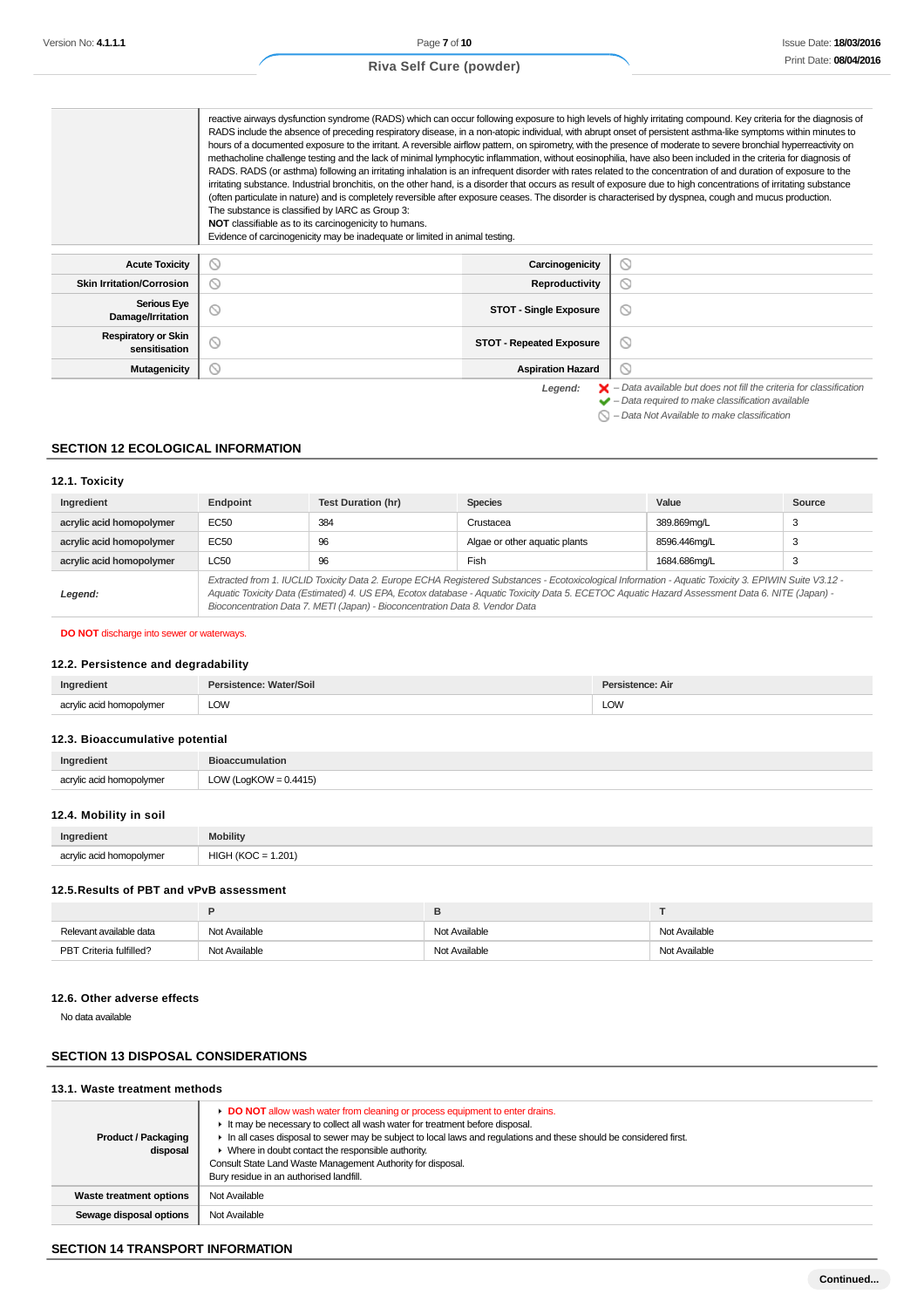### **Labels Required**

**Marine Pollutant** NO

## **Land transport (ADR): NOT REGULATED FOR TRANSPORT OF DANGEROUS GOODS**

| Not Applicable                                                                                                                |                                                                                        |  |  |  |
|-------------------------------------------------------------------------------------------------------------------------------|----------------------------------------------------------------------------------------|--|--|--|
| Not Applicable                                                                                                                |                                                                                        |  |  |  |
| Not Applicable                                                                                                                |                                                                                        |  |  |  |
| Not Applicable                                                                                                                |                                                                                        |  |  |  |
| Not Applicable<br>Class<br>Subrisk<br>Not Applicable                                                                          |                                                                                        |  |  |  |
| Hazard identification (Kemler)<br><b>Classification code</b><br><b>Hazard Label</b><br>Special provisions<br>Limited quantity | Not Applicable<br>Not Applicable<br>Not Applicable<br>Not Applicable<br>Not Applicable |  |  |  |
|                                                                                                                               |                                                                                        |  |  |  |

#### **Air transport (ICAO-IATA / DGR): NOT REGULATED FOR TRANSPORT OF DANGEROUS GOODS**

| 14.1. UN number                       | Not Applicable                                                                                                         |                |  |  |
|---------------------------------------|------------------------------------------------------------------------------------------------------------------------|----------------|--|--|
| 14.2. Packing group                   | Not Applicable                                                                                                         |                |  |  |
| 14.3. UN proper shipping<br>name      | Not Applicable                                                                                                         |                |  |  |
| 14.4. Environmental hazard            | Not Applicable                                                                                                         |                |  |  |
| 14.5. Transport hazard<br>class(es)   | <b>ICAO/IATA Class</b><br>Not Applicable<br>ICAO / IATA Subrisk<br>Not Applicable<br><b>ERG Code</b><br>Not Applicable |                |  |  |
|                                       | Special provisions                                                                                                     | Not Applicable |  |  |
|                                       | Cargo Only Packing Instructions                                                                                        | Not Applicable |  |  |
|                                       | Cargo Only Maximum Qty / Pack                                                                                          | Not Applicable |  |  |
| 14.6. Special precautions for<br>user | Passenger and Cargo Packing Instructions                                                                               | Not Applicable |  |  |
|                                       | Passenger and Cargo Maximum Qty / Pack                                                                                 | Not Applicable |  |  |
|                                       | Passenger and Cargo Limited Quantity Packing Instructions                                                              | Not Applicable |  |  |
|                                       | Passenger and Cargo Limited Maximum Qty / Pack                                                                         | Not Applicable |  |  |

### **Sea transport (IMDG-Code / GGVSee): NOT REGULATED FOR TRANSPORT OF DANGEROUS GOODS**

| 14.1. UN number                       | Not Applicable                                                                                                             |
|---------------------------------------|----------------------------------------------------------------------------------------------------------------------------|
| 14.2. Packing group                   | Not Applicable                                                                                                             |
| 14.3. UN proper shipping<br>name      | Not Applicable                                                                                                             |
| 14.4. Environmental hazard            | Not Applicable                                                                                                             |
| 14.5. Transport hazard<br>class(es)   | <b>IMDG Class</b><br>Not Applicable<br><b>IMDG Subrisk</b><br>Not Applicable                                               |
| 14.6. Special precautions for<br>user | <b>EMS Number</b><br>Not Applicable<br>Special provisions<br>Not Applicable<br>Not Applicable<br><b>Limited Quantities</b> |

# **Inland waterways transport (ADN): NOT REGULATED FOR TRANSPORT OF DANGEROUS GOODS**

| 14.1. UN number                       | Not Applicable                                                                                                      |
|---------------------------------------|---------------------------------------------------------------------------------------------------------------------|
| 14.2. Packing group                   | Not Applicable                                                                                                      |
| 14.3. UN proper shipping<br>name      | Not Applicable                                                                                                      |
| 14.4. Environmental hazard            | Not Applicable                                                                                                      |
| 14.5. Transport hazard<br>class(es)   | Not Applicable<br>Not Applicable                                                                                    |
| 14.6. Special precautions for<br>user | Classification code<br>Not Applicable<br>Special provisions<br>Not Applicable<br>Not Applicable<br>Limited quantity |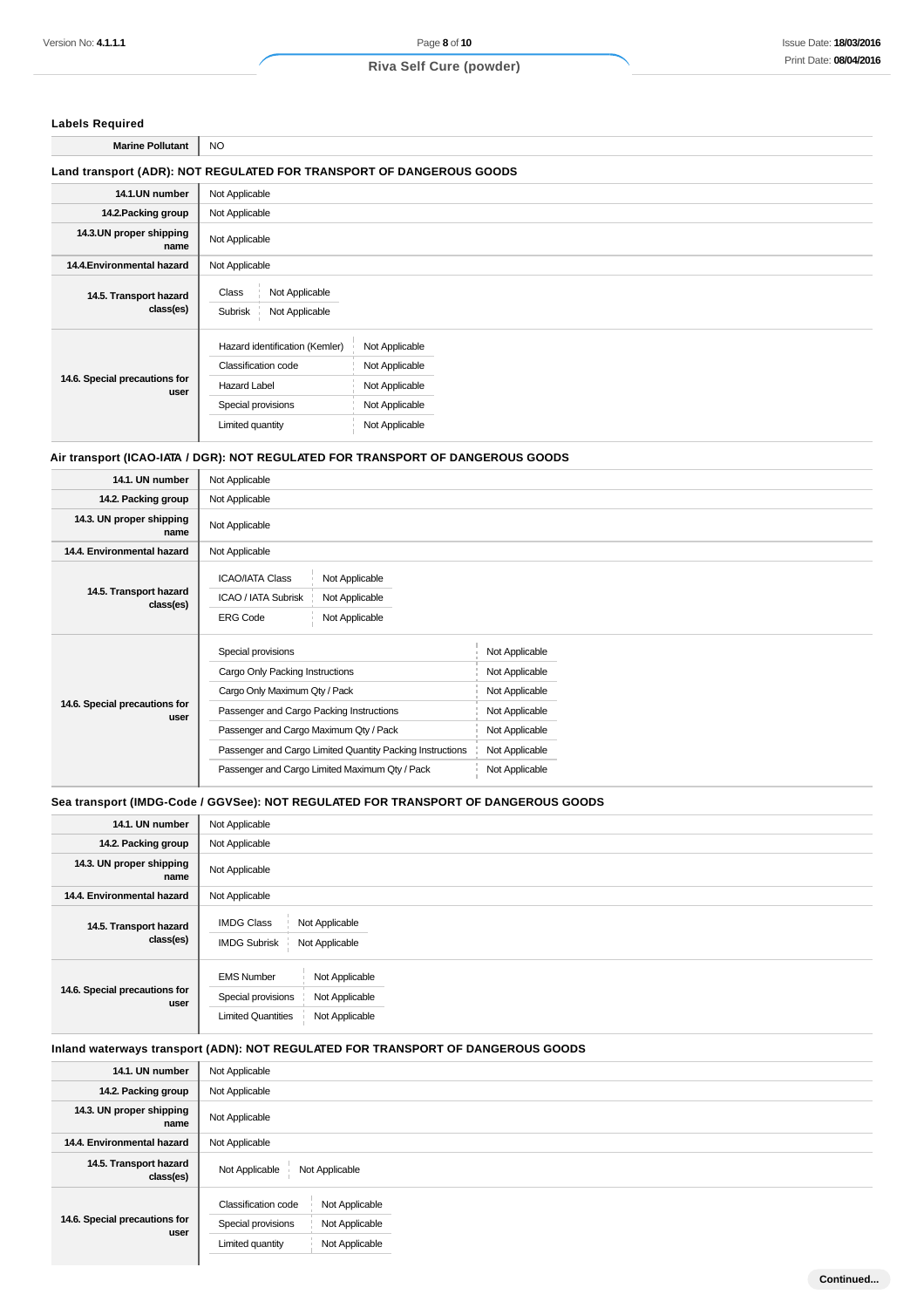Equipment required Not Applicable Fire cones number Not Applicable

#### **Transport in bulk according to Annex II of MARPOL and the IBC code**

Not Applicable

#### **SECTION 15 REGULATORY INFORMATION**

## **15.1. Safety, health and environmental regulations / legislation specific for the substance or mixture**

**GLASS POWDER(NOT APPLICABLE) IS FOUND ON THE FOLLOWING REGULATORY LISTS**

Not Applicable

#### **ACRYLIC ACID HOMOPOLYMER(9003-01-4) IS FOUND ON THE FOLLOWING REGULATORY LISTS**

| EU REACH Requiation (EC) No 1907/2006 - Annex XVII - Restrictions on the manufacture, | International Agency for Research on Cancer (IARC) - Agents Classified by the IARC |
|---------------------------------------------------------------------------------------|------------------------------------------------------------------------------------|
| placing on the market and use of certain dangerous substances, mixtures and articles  | Monographs                                                                         |
| European Customs Inventory of Chemical Substances ECICS (English)                     |                                                                                    |

This safety data sheet is in compliance with the following EU legislation and its adaptations - as far as applicable -: 67/548/EEC, 1999/45/EC, 98/24/EC, 92/85/EC, 94/33/EC, 91/689/EEC, 1999/13/EC, Commission Regulation (EU) 2015/830, Regulation (EC) No 1272/2008 and their amendments as well as the following British legislation: - The Control of Substances Hazardous to Health Regulations (COSHH) 2002 - COSHH Essentials - The Management of Health and Safety at Work Regulations 1999

#### **15.2. Chemical safety assessment**

For further information please look at the Chemical Safety Assessment and Exposure Scenarios prepared by your Supply Chain if available.

#### **ECHA SUMMARY**

| Ingredient                                                                                                           | <b>CAS number</b>                        | <b>Index No</b> |                                       | <b>ECHA Dossier</b> |                                 |  |
|----------------------------------------------------------------------------------------------------------------------|------------------------------------------|-----------------|---------------------------------------|---------------------|---------------------------------|--|
| glass powder                                                                                                         |                                          | Not Applicable  |                                       |                     | Not Applicable                  |  |
|                                                                                                                      |                                          |                 |                                       |                     |                                 |  |
| Harmonisation (C&L<br>Inventory)                                                                                     | <b>Hazard Class and Category Code(s)</b> |                 | <b>Pictograms Signal Word Code(s)</b> |                     | <b>Hazard Statement Code(s)</b> |  |
| Not Available                                                                                                        | Not Available                            |                 | Not Available                         |                     | Not Available                   |  |
| Harmonisation Code $1 =$ The most prevalent classification. Harmonisation Code $2 =$ The most severe classification. |                                          |                 |                                       |                     |                                 |  |

| Ingredient                                  | <b>CAS number</b>                                                                                                                                                                            | <b>Index No</b> |                                                 | <b>ECHA Dossier</b> |                                                                        |
|---------------------------------------------|----------------------------------------------------------------------------------------------------------------------------------------------------------------------------------------------|-----------------|-------------------------------------------------|---------------------|------------------------------------------------------------------------|
| acrylic acid homopolymer                    | Not Available<br>9003-01-4                                                                                                                                                                   |                 |                                                 | Not Available       |                                                                        |
| <b>Harmonisation (C&amp;L</b><br>Inventory) | <b>Hazard Class and Category Code(s)</b>                                                                                                                                                     |                 | <b>Pictograms Signal</b><br><b>Word Code(s)</b> |                     | <b>Hazard Statement Code(s)</b>                                        |
|                                             | Not Classified                                                                                                                                                                               |                 | Wng, GHS08, Dgr,<br>GHS05, GHS09, GHS02         |                     | H319, H335, H340, H350, H314,<br>H332, H317, H290, H226, H302.<br>H312 |
| 2                                           | Not Classified, Skin Irrit. 2, Eye Irrit. 2, STOT SE 3, Muta. 1B, Carc. 1A, Skin Corr.<br>1B, Aquatic Chronic 3, Skin Corr. 1A, Acute Tox. 4, Met. Corr. 1, Flam. Liq. 3,<br>Aquatic Acute 1 |                 | Wng, GHS08, Dgr,<br>GHS05, GHS09, GHS02         |                     | H319, H335, H340, H350, H314,<br>H332, H317, H290, H226, H302,<br>H312 |
| 2                                           | Skin Corr. 1B, Eye Dam. 1                                                                                                                                                                    |                 | GHS05, Dgr                                      |                     | H314                                                                   |

Harmonisation Code  $1 =$  The most prevalent classification. Harmonisation Code  $2 =$  The most severe classification.

| <b>National Inventory</b>               | <b>Status</b>                                                                                                                                                                              |
|-----------------------------------------|--------------------------------------------------------------------------------------------------------------------------------------------------------------------------------------------|
| Australia - AICS                        | Y                                                                                                                                                                                          |
| Canada - DSL                            | Y                                                                                                                                                                                          |
| Canada - NDSL                           | N (acrylic acid homopolymer)                                                                                                                                                               |
| China - IECSC                           | Υ                                                                                                                                                                                          |
| Europe - EINEC / ELINCS /<br><b>NLP</b> | N (acrylic acid homopolymer)                                                                                                                                                               |
| Japan - ENCS                            | Y                                                                                                                                                                                          |
| Korea - KECI                            | Y                                                                                                                                                                                          |
| New Zealand - NZIoC                     | Y                                                                                                                                                                                          |
| Philippines - PICCS                     | Y                                                                                                                                                                                          |
| USA - TSCA                              | Y                                                                                                                                                                                          |
| Legend:                                 | $Y = All$ ingredients are on the inventory<br>N = Not determined or one or more ingredients are not on the inventory and are not exempt from listing(see specific ingredients in brackets) |

#### **SECTION 16 OTHER INFORMATION**

#### **Full text Risk and Hazard codes**

| Linne       |     |
|-------------|-----|
| <b>NOCL</b> | הור |